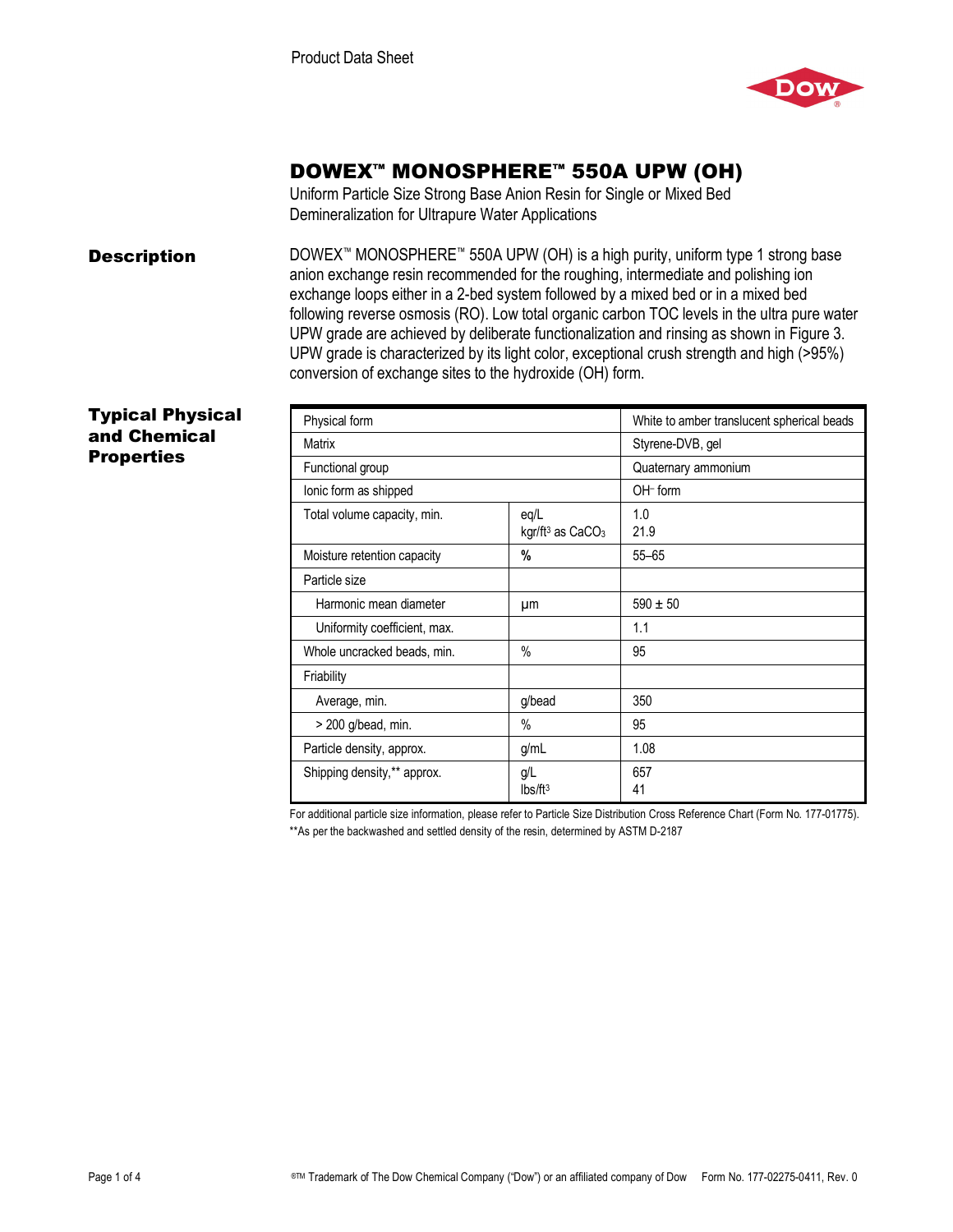# Suggested **Operating Conditions**

| Maximum operating temperature:<br>Single bed (OH- form) | 60°C / 140°F                            |
|---------------------------------------------------------|-----------------------------------------|
| Mixed bed (OH- form)                                    | 60°C / 140°F                            |
| Resin bed depth, min:                                   |                                         |
| Single bed                                              | $800 \text{ mm}$ (2.6 ft)               |
| Mixed bed                                               | 450 mm (1.5 ft)                         |
| Flow rates:                                             |                                         |
| Service/fast rinse                                      | 10–60 m/h $(4–24$ gpm/ft <sup>2</sup> ) |
| Backwash                                                | See Figure 1                            |
| Regeneration/displacement                               | 4–10 m/h $(1.6–4$ gpm/ft <sup>2</sup> ) |
| Total rinse requirement                                 | $2 - 5$ BV*                             |
| Regenerant                                              |                                         |
| Type                                                    | 4-8% NaOH                               |
| Temperature                                             | Ambient or up to 50°C (122°F)           |
|                                                         | for silica removal                      |
| <b>UPW Specific Properties</b>                          |                                         |
| Rinse characteristics:                                  |                                         |
| UPW grade resins are rinsed with +17.5 Megaohm.cm       |                                         |
| water to meet stringent ionic and organic residuals     |                                         |
| lonic conductivity rinse down, max. (as packaged)       | 1 µS/cm                                 |
| TOC rinse down to 4 ppb (+) (see Figure 3)              | 45 BV                                   |

\*1 BV (Bed Volume) = 1 m<sup>3</sup> solution per m<sup>3</sup> resin or 7.5 gals per ft<sup>3</sup> resin

# **Hydraulic Characteristics**

Figure 1 shows the bed expansion of DOWEX™ MONOSPHERE™ 550A UPW (OH) as a function of backwash flow rate and water temperature. Figure 2 shows the pressure drop data for DOWEX MONOSPHERE 550A UPW (OH) as a function of service flow rate and water temperature. Pressure drop data are valid at the start of the service run with clear water and a correctly classified bed. Figure 3 shows the conductivity and TOC rinse performance of the resin.

### Figure 1. Backwash Expansion Data



#### For other temperatures use:

 $F_T = F_{77^\circ F}$  [1+ 0.008 (T<sub>°F</sub> -77)], where  $F = gpm/ft^2$ .  $F_T = F_{25\degree}$  [1+ 0.008 (1.8T<sub>°C</sub> - 45)], where  $F \equiv m/h$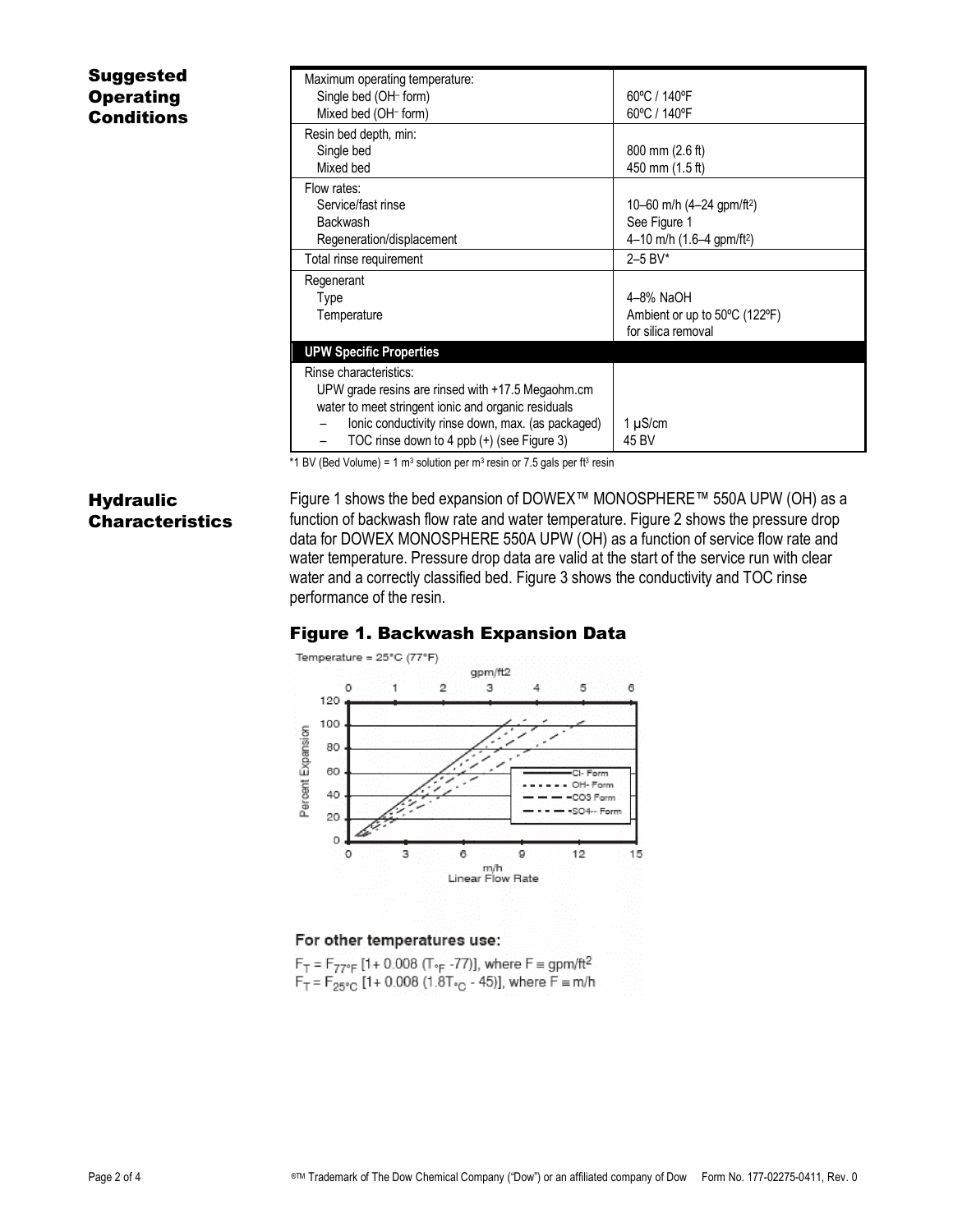### Figure 2. Pressure Drop Data



#### For other temperatures use:

**Packaging** 5 cubic foot fiber drum

 $P_T = P_{20^{\circ}C} / (0.026 T_{\circ C} + 0.48)$ , where  $P = bar/m$  $P_T = P_{BR^oF} / (0.014 T_{eF} + 0.05)$ , where  $P = \text{psi/ft}$ 



#### Figure 3. Conductivity and TOC Rinsedown Curves

**Product Stewardship** Dow has a fundamental concern for all who make, distribute, and use its products, and for the environment in which we live. This concern is the basis for our product stewardship philosophy by which we assess the safety, health, and environmental information on our products and then take appropriate steps to protect employee and public health and our environment. The success of our product stewardship program rests with each and every individual involved with Dow products - from the initial concept and research, to manufacture, use, sale, disposal, and recycle of each product.

### **Customer Notice** Dow strongly encourages its customers to review both their manufacturing processes and their applications of Dow products from the standpoint of human health and environmental quality to ensure that Dow products are not used in ways for which they are not intended or tested. Dow personnel are available to answer your questions and to provide reasonable technical support. Dow product literature, including safety data sheets, should be consulted prior to use of Dow products. Current safety data sheets are available from Dow.